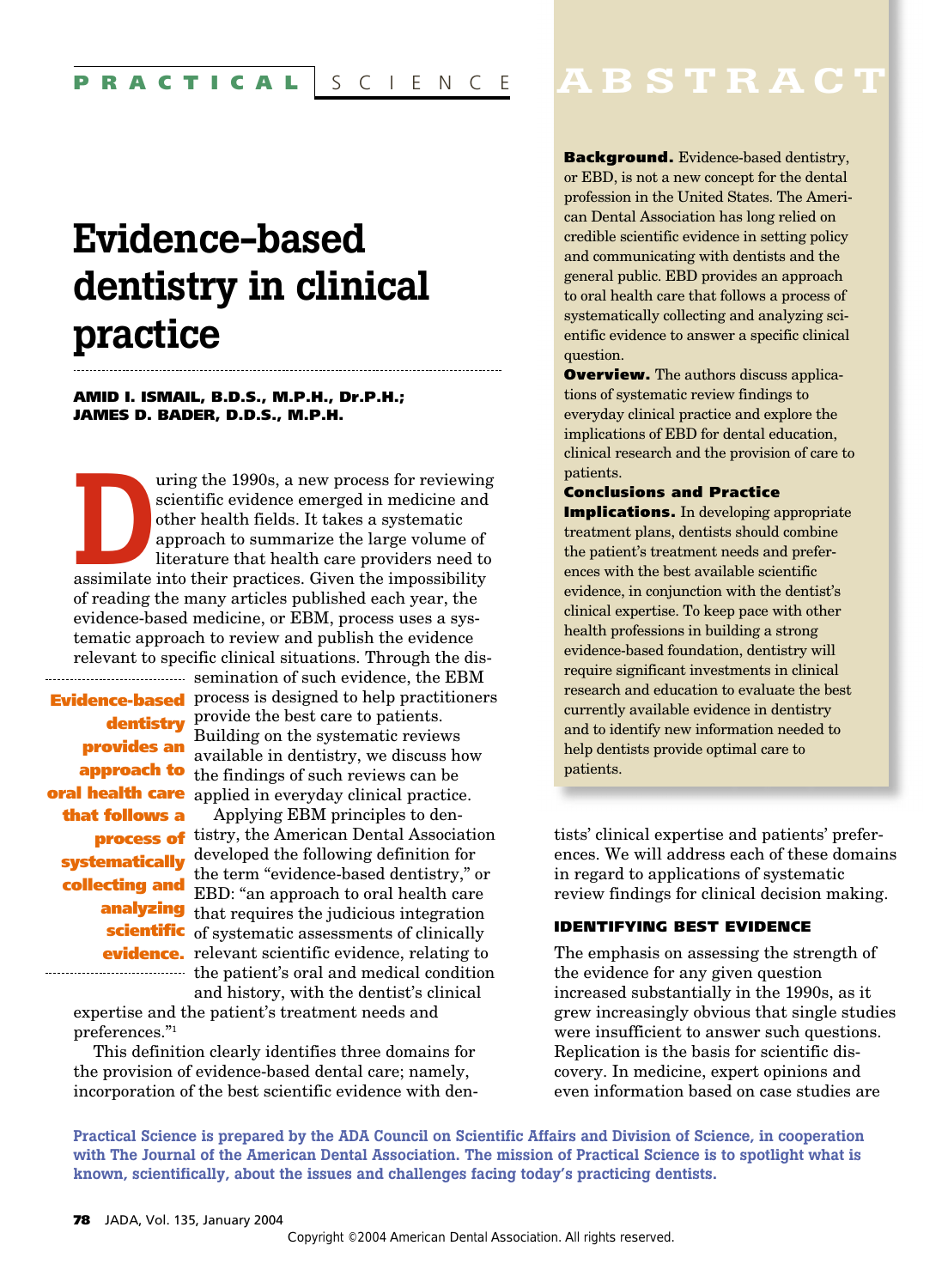not considered to be sufficiently strong or credible evidence in the decision-making process. Rather, the collective knowledge gleaned from reviewing all studies relevant to a clinical question should form the basis for clinical decisions. The quest in health care is, and will continue to be, to provide the best care. However, best care demands the best evidence, which is the least biased in terms of design, analysis or interpretation.

According to the ADA policy statement on  $EBD$ ,<sup>1</sup> the term "best evidence" "refers to information obtained from randomized controlled clinical trials, nonrandomized controlled clinical trials, cohort studies, case-control studies, crossover studies, cross-sectional studies, case studies or, in the absence of scientific evidence, the consensus opinion of experts in the appropriate fields of research or clinical practice. The strength of the

evidence follows the order of the studies or opinions listed above."

In this definition, the hierarchy of evidence for therapeutic interventions is listed in the order of the study's (or opinion's) vulnerability to bias, an inevitable factor in virtually every decision. However, randomized controlled clinical trials, if properly designed and conducted, can reduce or control the effect of bias on the findings better than can other study designs, such as case studies.

Using this new scientific standard, the dental profession must advance by evaluating the currently available best evidence and identifying the new information needed to help dentists provide the best care for patients. This systematic approach of carefully evaluating existing scientific evidence has emerged as the standard for health care professions in the United States and in other countries.

Although some have questioned the rationale for EBD and the opportunities associated with this approach, $2,3$  it is clear that the evidence-based approach raises questions about how the dental knowledge base has been incorporated into dentistry, both in dental education and clinical practice. Presenting selective evidence in teaching and practice can lead to biased decisions, but if the methods of EBD are followed appropriately, there is less potential for bias by researchers, academicians and other experts.

This issue merits further consideration. The scientific knowledge base for dental practice has led to significant improvements in the oral health status of Americans (for example, reduction in the burden of dental caries, advances in treating periodontal diseases, new restorative materials, new diagnostic tests and dental implants). However, the translation of scientific information, particularly new findings in the basic and clinical sciences, into education and clinical practice has been slow.4,5

For example, caries diagnosis still is based on the use of an explorer, extraction of third molars remains widely advocated despite the weak evidence supporting universal removal of these teeth and some state dental board examinations permit restoration (rather than remineralization) of teeth with lesions that have penetrated no farther than the enamel. To a substantial extent, the slow translation of information from research to

> dental practice reflects the traditional ways in which dentists have acquired and used evidence when making decisions.<sup>6</sup>

#### **MODELS FOR CLINICAL DECISION MAKING**

Dentists have been trained to rely on knowledge gained from experience (both successes and failures) and to learn from colleagues when providing oral health care to

patients. Most dental students are trained under the auspices of the so-called master teacher or clinician. Unfortunately, dental academicians have yet to develop a formula for training socalled master clinicians. As a result, dental students are taught by several inconsistent and sometimes contradictory teachers, and are trained to search for expert opinion and learn from the clinical experiences they encounter.

Although many dental schools have developed problem- or case-based learning programs, these programs focus largely on the didactic portion of the curriculum rather than on learning through the provision of dental care. Problem-based learning can ensure that evidence-based practice is followed when students and their tutors rely on quality systematic reviews of evidence or critical appraisal of relevant scientific studies. Hence, problem-based learning could provide a vehicle for promoting evidence-based decision making. Unfortunately, in our opinion, the translation of these experiences from the seminar room to the clinic still is limited.

**The dental profession must advance by identifying the new information needed to help dentists provide the best care for patients.**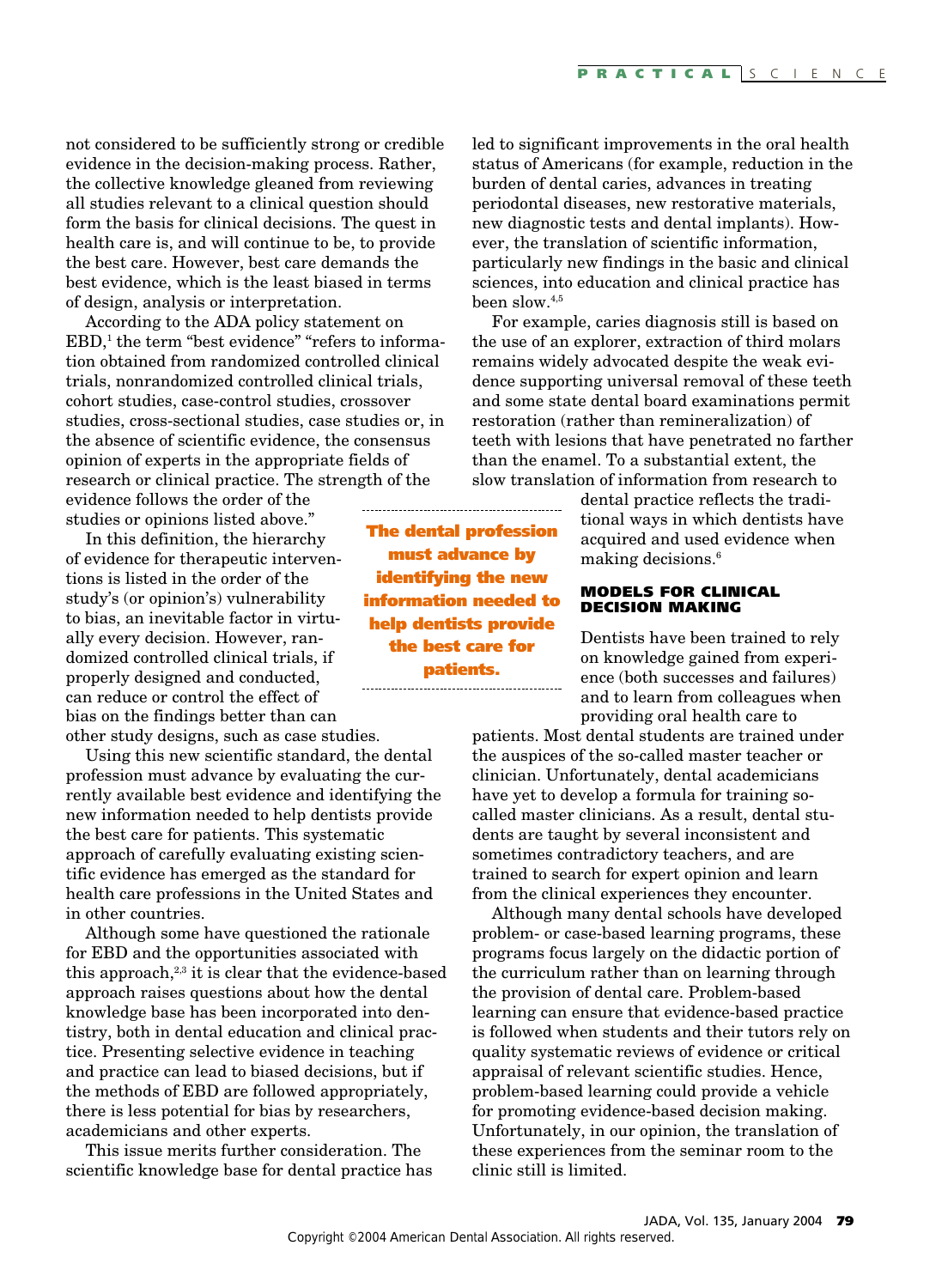**Model 1.** In this article, we present three models of professional decision making. Model 1, or the experiential model, $\bar{a}$  is dynamic and provides direct feedback (for example, the restoration resolved the patient's pain and, therefore, was the appropriate treatment). On the other hand, this model's major drawbacks include its minimal scrutiny of the biases of the master clinician or educator, and the absence of formal and independent mechanisms for considering clinical observations that do not agree with the master educator's opinions.

**Model 2.** A second approach to clinical learning and decision making builds on model 1 by adding one important element. In addition to relying on experiences and expert opinions, dentists adhering to model 2 search for the best clinical scientific studies that might provide informa-

tion that can assist in resolving a clinical problem. Dentists who take this approach are expected to critically appraise the information provided in scientific studies and judge the validity of each study's conclusions.

In dental schools, basic (laboratory-based) research often has received more emphasis than

clinical research. However, the same scientific principles that drive basic research have been, and can be, applied to the resolution of clinical problems.8 The essence of scientific inquiry is the control and measure of biases that may affect findings related to a clinical question. Hence, a clinician using model 2 should attempt to search for and critically appraise scientific studies that address the clinical question of interest. Unfortunately, most dental schools' clinical curricula do not reinforce the importance of learning to identify and critically appraise scientific evidence.

Model 2 may result in better decisions regarding clinical care and, most importantly, provide clinicians with opportunities for lifelong learning. However, a major drawback of this model is that it requires nearly constant searching for evidence, an unrealistic expectation for most dentists.

The recent appearance of two journals, Evidence-Based Dentistry and The Journal of Evidence-Based Dental Practice, is a major step forward. Both of these journals are devoted to critically appraising clinical studies and presenting information in a format that clinicians

can use readily. Clinical scientific articles, not anecdotal reports or expert opinions, published in JADA or state dental journals also can facilitate decision making using model 2.

Although model 2 is a step toward practicing EBD, it is limited in that those who seek scientific evidence may be unable to identify all relevant studies to answer a clinical question. Searching for all available evidence is a time-consuming process that is fraught with difficulty because it requires expertise in searching databases of published studies.<sup>9</sup> Consequently, model 2 still may result in biased conclusions, because a clinician may find only some of the evidence or may select only the evidence that confirms his or her point of view, dismissing other studies that offer contrary viewpoints.

**Model 3.** To resolve these problems, the EBD

**We do not advocate the use of only one model in regard to clinical decision making or lifelong learning.** 

process offers a third model. In this approach (model 3), the clinician locates and uses systematic reviews of all the evidence that addresses a specific clinical question. The ADA defines a systematic review as follows: "a process of systematically locating, appraising and synthesizing evidence from scientific studies in order to obtain a reliable overview.

The aim is to ensure a review process that is comprehensive and unbiased. Findings from systematic reviews may be used for decision-making about research and the provision of health care."1

We should place emphasis on the word "locating" above because dentists, as well as other health care professionals, have neither the time nor the resources to conduct systematic reviews. Accordingly, practitioners who follow model 3 rely on systematic reviews conducted by teams of clinicians and methodologists. The disadvantage of model 3 is that the systematic reviews require expertise and time, and are currently limited in the scope of clinical questions they address.<sup>9</sup>

We do not advocate the use of only one model in regard to clinical decision making or lifelong learning. However, model 1 by itself is insufficient to ensure that dentists consistently provide the best care to the public. An evidence-based practitioner should follow model 2 if there is enough good-quality clinical evidence or, ideally, model 3 if a systematic review of the evidence is available.

#### **EVIDENCE-BASED CLINICAL PRACTICE**

Using three examples below, we illustrate how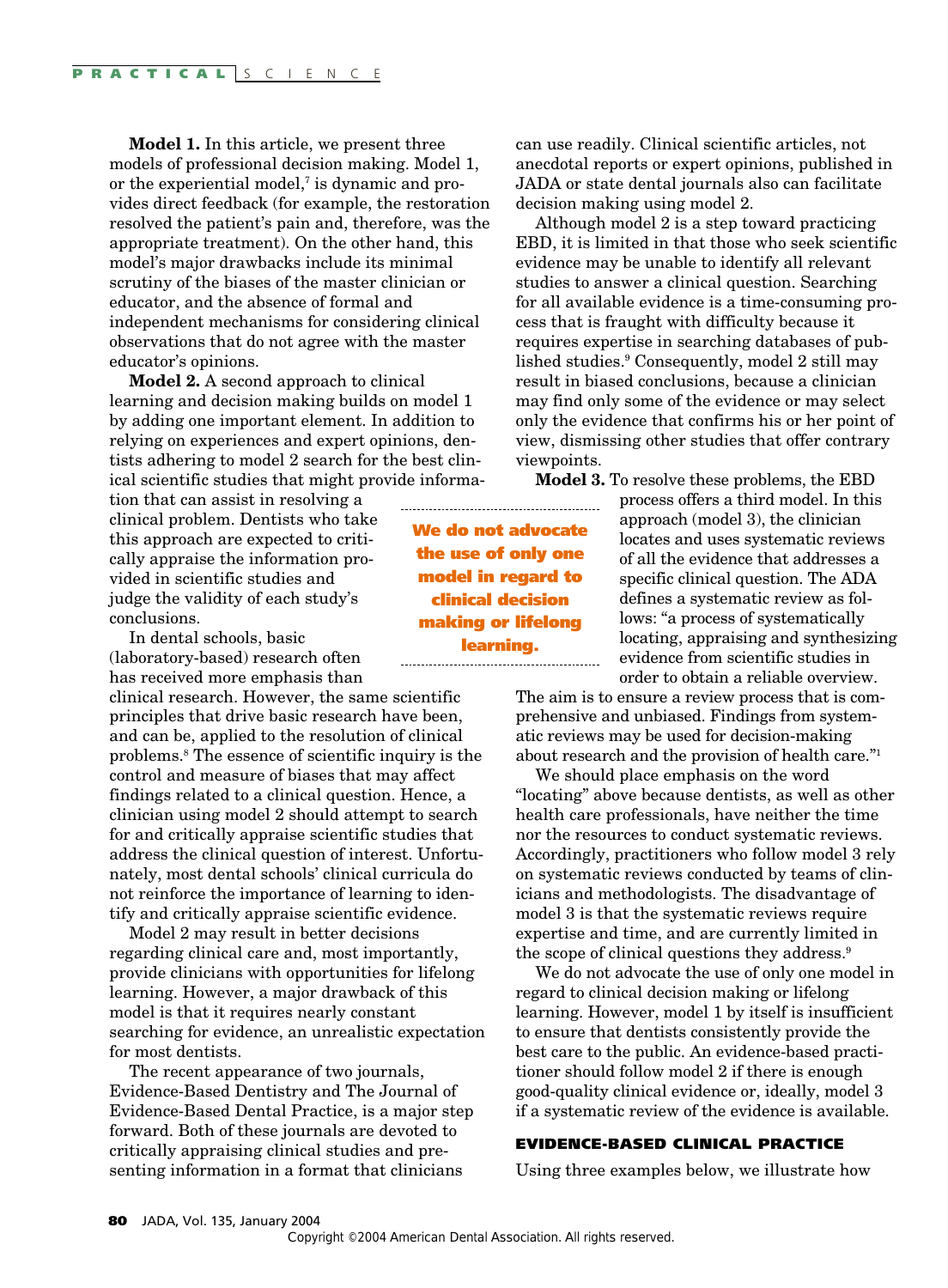dentists can use model 3 when making clinical decisions.

**Ice cubes or chlorhexidine**. A pediatric oncologist once asked a dentist for advice on the best method she could use to prevent oral mucositis in children with head and neck cancer who are receiving chemotherapy. The oncologist reported that her experience with chlorhexidine mouthrinse and antifungal medications had not been positive. Although symptomatic treatment had been the common method of managing this condition, the dentist wanted to determine what new evidence was available to address the prevention or treatment of oral mucositis.

The dentist decided to use PubMed, a publicly accessible database maintained by the National Library of Medicine ("www.ncbi.nlm.nih.gov/ PubMed"). The dentist searched PubMed for "sys-

tematic review and mucositis," and found one systematic review<sup>8</sup> of 52 randomized controlled trials on the prevention or treatment of oral mucositis in patients undergoing chemotherapy or radiotherapy for cancer. The systematic review included six randomized clinical trials evaluating the efficacy of chlorhexidine, and two trials evaluating the efficacy of ice chips in preventing mucositis.

A meta-analysis (that is, a review that uses quantitative methods to combine the statistical measures from two or more studies and generates a weighted average of the effect of an intervention, degree of association between a risk factor and a disease, or the accuracy of a diagnostic  $test$ <sup>1</sup> of the six clinical trials that evaluated chlorhexidine found that it was ineffective in preventing oral mucositis.<sup>8</sup> Furthermore, a systematic review of findings of the trials evaluating ice chips found moderate evidence that ice chips may be beneficial in preventing or reducing oral mucositis. 8

The dentist believed that she had the current best evidence to offer the oncologist: while ice chips may not be the ideal solution to the problem, they seemed to provide an inexpensive, less intrusive and possibly effective method of preventing oral mucositis.

**Effectiveness of fluoride varnish.** A dentist working in a rural community wanted to know whether he could use a fluoride varnish to prevent dental caries in children. To address this

**A meta-analysis is a review that uses quantitative methods to combine the statistical measures from two or more studies.**

question, he contacted a colleague working at a nearby dental school. Because fluoride varnishes are not widely used, the dental faculty member decided to search for evidence before responding.

The dental school library had access to the library of the Cochrane Collaboration, an international volunteer organization of experts in all fields of medicine, dentistry, nursing and other health fields. These experts work with methodologists and statisticians to conduct systematic reviews and publish them in an Internetaccessible database (or on compact disk). Using the online version of the Cochrane Collaboration library ("www.nelh.nhs.uk/cochrane.asp"), the dental faculty member searched for systematic reviews of clinical studies of "fluoride varnish" and found two such reviews: one on the efficacy of fluoride varnishes in the prevention of dental

> caries in children and adolescents,<sup>10</sup> and another that more broadly addressed topical fluoride therapy as a caries-preventive intervention for children and adolescents.<sup>11</sup>

The systematic review of topically applied fluoride varnishes by Marinho and colleagues<sup>10</sup> found nine randomized or quasi-randomized controlled trials with blind assessment of outcomes. In these trials, subjects in the control groups

received either a placebo or no treatment for at least one year/school year. This review found that the overall preventive fraction (that is, the mean caries increment in the control group minus the mean caries increment in the treated group, divided by the mean caries increment in the control group) was 46 percent, suggesting that fluoride varnishes could significantly decrease the incidence of new carious lesions in children. The authors concluded that fluoride varnishes have substantial caries-inhibiting effects in both the permanent and primary dentitions.

**Occlusal adjustment and temporomandibular disorders.** An attorney contacted a state dental association seeking advice about a lawsuit filed by a patient against a dentist. The patient was diagnosed several years earlier as having a temporomandibular disorder, or TMD. She had been treated with painkillers and muscle relaxants. However, when she changed jobs and moved to a new city, the patient's new dentist told her that she needed occlusal adjustment to fix her bite, which was causing the pain in the facial muscles.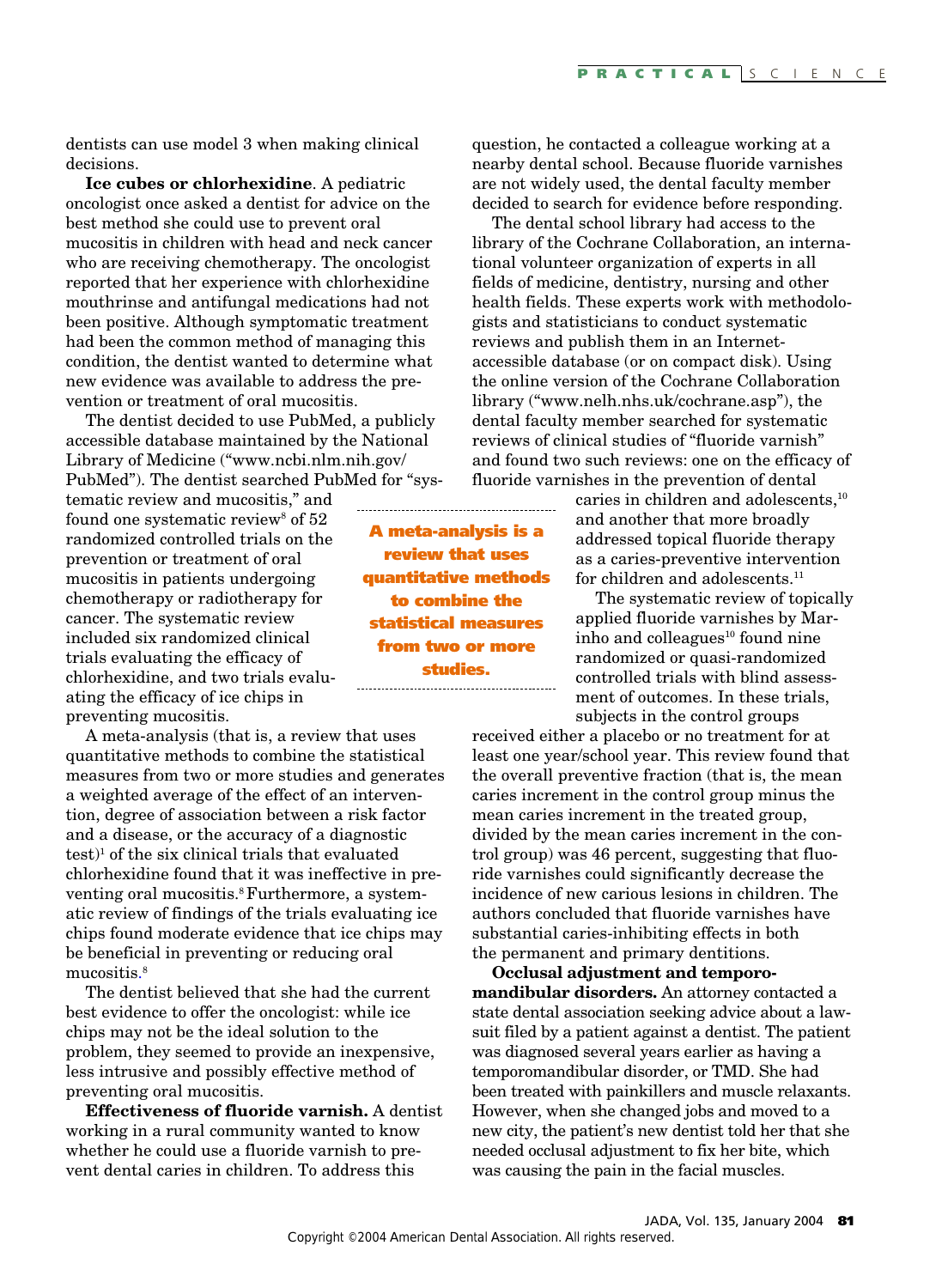The patient's attorney wanted to know whether there was any credible scientific evidence showing that occlusal adjustment could relieve the facial pain that his client had experienced over the years. Searching the National Library of Medicine database through PubMed, a staff dentist at the state dental association found one systematic review of randomized controlled trials evaluating the impact of occlusal adjustments (occlusal splints and occlusal adjustment) on signs and symptoms of TMD.12 The systematic review found four randomized clinical trials of poor quality, and thereby determined that the current evidence did not support the efficacy of occlusal adjustment in the treatment of TMD. Hence, this question remains unanswered, and further research is required before a definitive answer can be reached. The evidence does not support or refute the claims of the patient.

## **IMPLICATIONS OF EBD**

Scientific evidence, when collected and analyzed systematically, can provide useful and current information to dental practitioners. However, scientific evidence by itself is insufficient for dentists to provide appropriate dental care. By necessity, dentists also should consider patients' circumstances and preferences regarding outcomes when recommending treatments.

The ADA definition of EBD, included within the Association's EBD policy statement, $\frac{1}{1}$  is explicitly addresses the need to incorporate patients' characteristics in treatment planning, including their "treatment needs and preferences," social factors and the dentist's judgment of the patient's compliance level with recommended treatments. Expanding the scientific basis for clinical care also will increase patients' access to better information, and could significantly affect the choices they make regarding their oral health care.

In an evidence-based model of clinical practice, a patient's consent for treatment requires full disclosure of scientifically validated information. In instances in which the evidence is lacking or weak, patients should be so informed.13 While EBD may seem to intrude on dentists' autonomy, the benefit of this practice model is that it protects dentists from legal liability by fully disclosing all information that has been critically reviewed by dentists and methodologists.

In the current information era, knowledge is both a tool and a commodity that can be used to improve the decisions made by dentists every day. Information summarized within systematic reviews should assist dentists in making appropriate treatment decisions with patients. EBD helps dentists by providing simple and validated scientific summaries. Personal experience, because of its potential for bias, should no longer be the sole source of lifelong learning in dentistry. Furthermore, the lack of consistency in treatment decisions among dental $6,14$  and medical practices<sup>15-17</sup> is problematic. Shifting from a reliance on the experiential model of decision making to an evidence-based model would benefit all health care professions, as well as the general public.

A primary advantage of the evidence-based practice model is that it provides the least-biased, best-validated information on which to base decisions. However, the available scientific evidence for many aspects of clinical dentistry is either weak or nonexistent. This presents the dental profession with a major hurdle as it begins to implement an evidence-based model of clinical practice.

As the leading proponent of science-based oral health care, the American Dental Association is pursuing initiatives to promote clinical and translational research in dentistry. Through its activities, the ADA strives to provide appropriate information for dentists to use in daily practice, and to promote EBD as an approach to oral health care that aims to ensure that the ultimate applicability of a specific treatment modality is based on the best available scientific evidence and critical review of the literature.

#### **CONCLUSION**

In the evidence-based approach to clinical decision making, dentists incorporate the best scientific evidence—evidence that is critically appraised in systematic reviews—with clinical experience and their patients' preferences for treatment outcomes. The dental profession should define clinically relevant questions, commission systematic reviews to answer those questions and, when evidence is not available, advocate for good-quality clinical research to be conducted to provide the answers.

Findings from systematic reviews should be presented to dentists in formats that they can easily use in their daily practice. This article has provided examples of how EBD may be used in clinical practice and dental education. ■